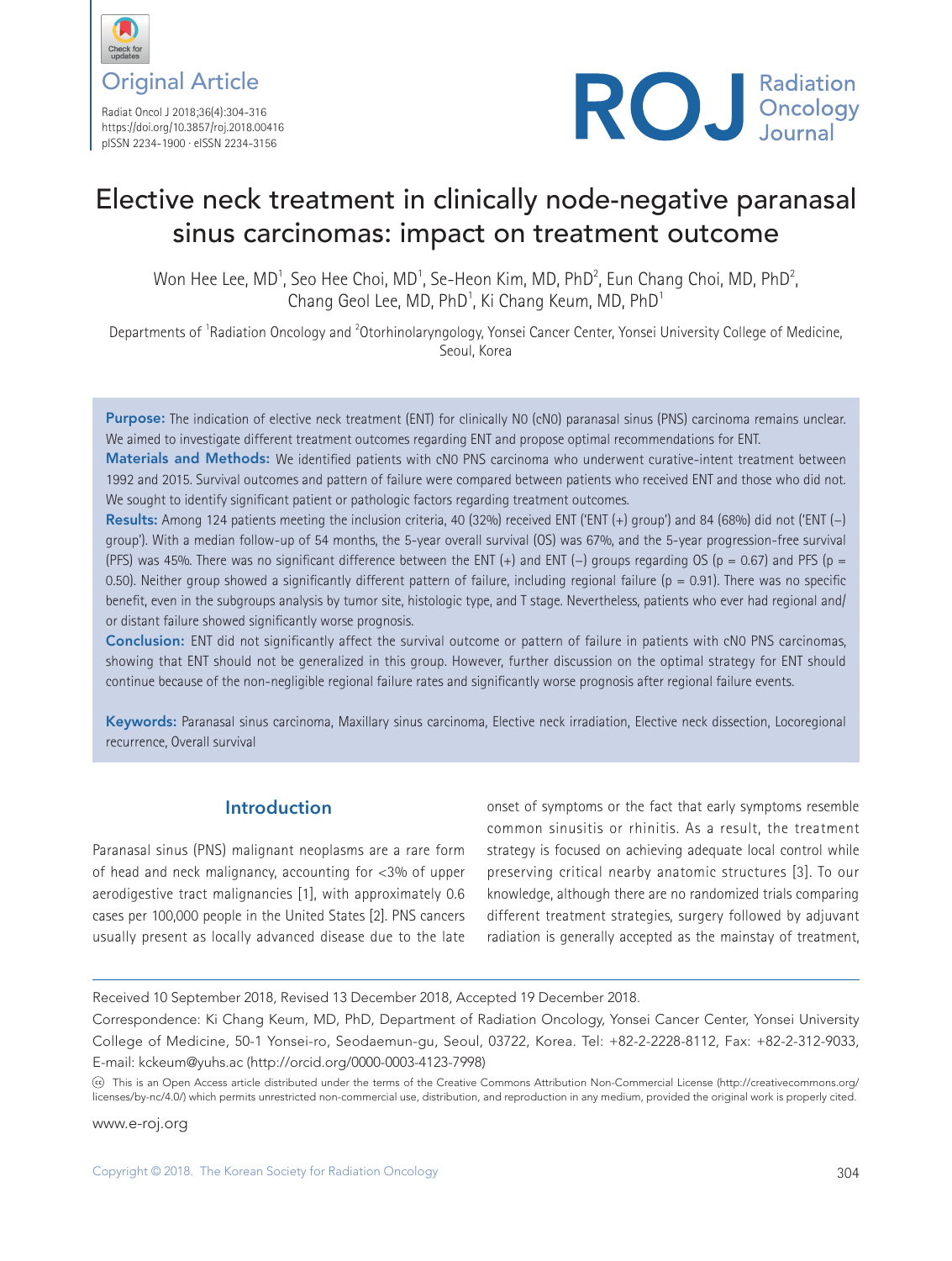when resectable [3-5].

PNS malignancies have a relatively low incidence of regional nodal metastases at initial diagnosis, ranging from 8.3% to 21.9% [6-8]. This low incidence could be explained by a relatively sparse network of lymphatic drainage in the maxillary sinus, which consists most of the PNS malignancies. This low incidence has led to controversies regarding treatment of the neck in patients with clinically node-negative (cN0) PNS cancer. Some researchers argue that elective neck treatment (ENT) in these patients is unnecessary as no factors predictive of regional nodal metastasis are found, making the patient selection for ENT difficult [9]. In addition, the absolute regional nodal metastasis rate remains relatively low and is usually accompanied by local failure, which remains a major problem that results in poor prognosis [10]. On the other hand, several other retrospective reports insist that ENT is beneficial, especially when some adverse features exist [11,12]. Recently, a retrospective review of regional failure (RF) in cN0 patients with squamous cell carcinoma of the maxillary sinus with treatment of primary site only, showed that the rate of occult neck metastases was not negligible (14.3%) [13]. As there have been no randomized trials regarding this issue, the controversy over ENT is ongoing.

Despite considerable debate surrounding this issue, little is known about the need for ENT or pattern of failure in PNS cancers other than cancer of the maxillary sinus. In light of these issues and the ongoing controversy, we conducted a retrospective study to investigate different treatment outcomes between patients with and without ENT in cN0 PNS carcinoma, including sites other than the maxillary sinus and pathology other than squamous cell carcinoma. In this study, we aimed to propose optimal indications regarding ENT in patients with cN0 PNS cancers and investigate the prognosis of patients with RF.

## **Materials and Methods**

#### **1. Patient selection**

We searched the institutional database for all patients who were diagnosed with PNS cancer at Yonsei Cancer Center from January 2000 to December 2015. Among 304 patients who were identified, those who were initially diagnosed as cN0 and who received any form of curative-intent treatment with a sufficient follow-up period at our institution were eligible. Patients with initially node-positive PNS cancers were excluded  $(n = 35)$ ; those who had a pathologic diagnosis of melanoma, olfactory neuroblastoma, sarcoma, or hematology malignancy were also excluded ( $n = 40$ ). Next, we excluded patients who did not have complete medical records or did not receive a full course of the initial intended therapy  $(n = 28)$ . Finally, we identified a total of 124 patients diagnosed with cN0 PNS cancer who met the eligibility criteria.

#### **2. Data collection**

Demographic, histopathologic, and treatment characteristics of individual patients were collected from the medical records, including age at diagnosis, sex, primary tumor site, histologic type, T stage, tumor size, and initial treatment type. All patients had an initial evaluation based on either computed tomography (CT) or magnetic resonance imaging (MRI). T stage was reassessed according to the 7th edition of the American Joint Committee on Cancer TNM classification. Patients who did not undergo surgery had clinical staging based on CT or MRI. Those who underwent surgery had pathologic staging based on pathology reports. The initial treatment type included information about chemotherapy, surgery, radiotherapy, and whether ENT was performed. When surgery was performed, surgical pathology characteristics—e.g., status of the resection margin (RM), perineural invasion (PNI), and lymphovascular invasion (LVI)—were also collected if such reports existed.

Patients who received ENT were defined as those who underwent elective neck dissection and/or elective neck irradiation. The irradiated dose of the elective neck nodal chain was often 45–54 Gy in conventional fractions. At our institution, ENT was performed based on the clinician's decision regarding risk factors of nodal metastasis (e.g., advanced T stage, histologic subtype, LVI) in each patient.

The main interest of this study was the impact of ENT on overall survival (OS), progression-free survival (PFS), and pattern of failure. For this purpose, we reviewed the pattern of failure and time to relapse of patients. Data of the initial failure site, time to relapse, and specific salvage treatment after failure were collected. Cumulative failure events in each patient were also collected. Failure patterns were classified as local, regional, or distant failure (DF). Local failure was defined as any failure occurring in structures near the primary tumor site. RF was defined as any failure occurring either in the neck nodal chains or retropharyngeal space. For RF, the nodal level of the failure site was specified according to an established consensus guideline [14]. All other failures were categorized as DFs.

#### **3. Statistical analysis**

The characteristics of patients who received ENT and those who did not receive ENT were compared via the Pearson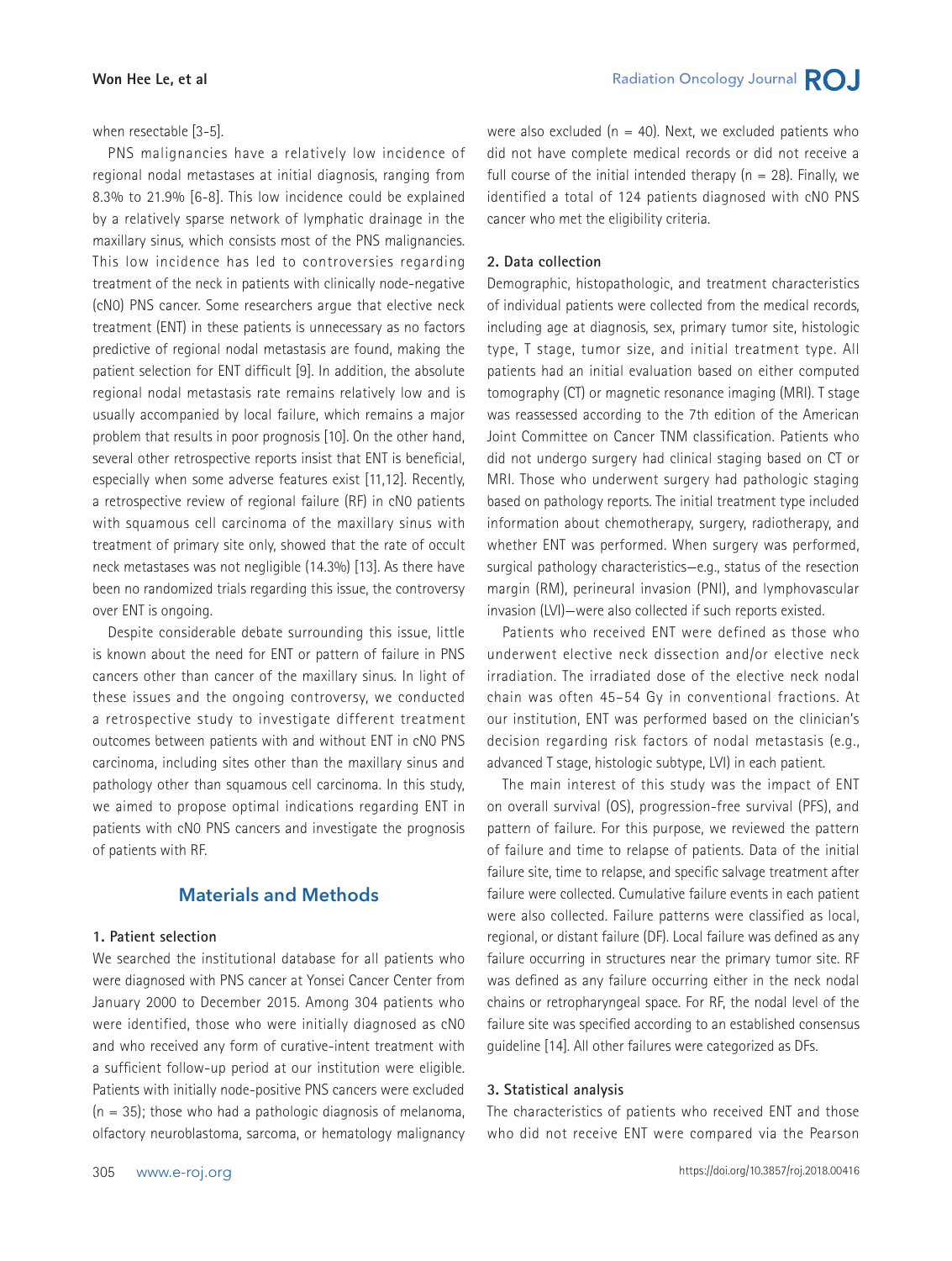## **RO.** Radiation Oncology Journal

 $\chi^2$  test and independent t-test. OS was defined as the time from pathologic diagnosis to death from any cause. PFS was defined as the time from pathologic diagnosis to any form of disease progression or death. If no events had occurred, the patient was censored at the last follow-up date. OS and PFS were analyzed according to different prognostic factors using the Kaplan-Meier method. Any demographic, pathologic, and treatment characteristics relevant to survival outcome were investigated using the log-rank test for univariate analysis and Cox proportional hazards regression for multivariate analysis. We also divided the total patients into subgroups according to different tumor sites and histologic subtypes, to determine if any subgroups had a different outcome. The OS and PFS of patients who had regional or DF were compared with patients who did not, to identify differences in survival outcomes. Total deaths, total failures, local failures, RFs, and DFs between the ENT (+) and ENT (−) groups were compared using the Pearson  $\chi^2$  test. In terms of RF, each nodal recurrence site in patients with RF was specified, and common sites of RF were identified. Regarding statistical analysis, two-sided significance tests were performed, and statistical significance was set at p-value ≤0.05. Statistical analysis was conducted using IBM SPSS version 23.0 (IBM Corp., Armonk, NY, USA).

### **Results**

#### **1. Patient characteristics**

As shown in Fig. 1, among 124 patients, 40 (32%) received ENT and 84 (68%) did not receive ENT. In the ENT (+) group, 35 (87.5%) had elective neck irradiation, 4 (10%) had elective neck dissection, and 1 patient (2.5%) had both. The baseline demographic, histopathologic, and treatment characteristics of the ENT (+) and ENT (−) groups are listed in Table 1. The median follow-up period was 36 months (range, 2 to 268 months) and 64 months (range, 3 to 288 months) for the ENT (+) and ENT (−) groups, respectively. Overall, most factors were not significantly different between the two groups. The most common site of PNS cancer was the maxillary sinus in both groups-37 of 40  $(92\%)$  in the ENT  $(+)$  vs. 72 of 84 (86%) in the ENT (−) group, followed by the ethmoid sinus and sphenoid sinus; we found no patients with frontal sinus cancer who were eligible for this study. The most common histologic type was squamous cell carcinoma—29 of 40 (73%) in the ENT  $(+)$  vs. 53 of 84 (63%) in the ENT  $(-)$  group. No significant difference in T stage, tumor size, or pathologic factors, including RM, LVI, or PNI, between the groups was noted. In terms of treatment modalities, the treatment scheme for all



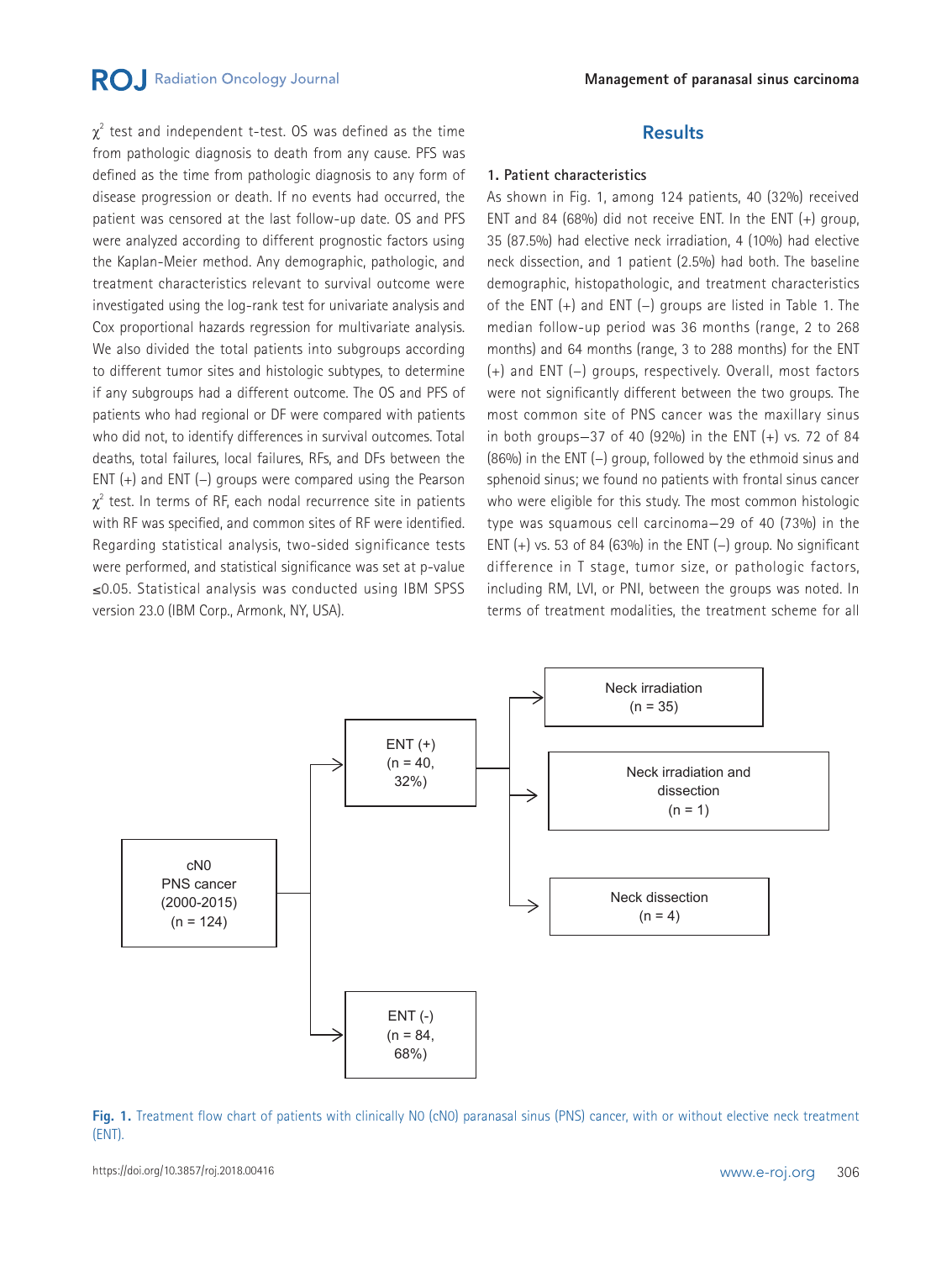#### **Table 1.** Patient and tumor characteristics

|                               | ENT <sup>a</sup> |                  |         |
|-------------------------------|------------------|------------------|---------|
| Characteristic                | Yes              | No               | p-value |
| Follow-up period (mo)         | $36(2 - 268)$    | $64(3 - 288)$    | 0.14    |
| Age (yr)                      | $60(40-77)$      | $55(33-82)$      | 0.86    |
| Sex                           |                  |                  |         |
| Male                          | 27(68)           | 58 (69)          |         |
| Female                        | 13 (32)          | 26(31)           |         |
| Diagnosis                     |                  |                  | 0.45    |
| Maxillary                     | 37 (92)          | 72 (86)          |         |
| Ethmoid                       | 3(8)             | 10(12)           |         |
| Sphenoid                      | 0(0)             | 2(2)             |         |
| Histologic type               |                  |                  | 0.31    |
| Squamous cell carcinoma       | 29(73)           | 53 (63)          |         |
| Adenocarcinoma                | 0(0)             | 5(6)             |         |
| Adenoid cystic carcinoma      | 8(20)            | 15(18)           |         |
| Others                        | 3(7)             | 11(13)           |         |
| Treatment type                |                  |                  | 0.3     |
| Neoadjuvant RT (+/- CTx) + Op | 2(5)             | 5(6)             |         |
| Neoadjuvant CTx + Op          | 1(3)             | 11(13)           |         |
| Op +/- adjuvant CTx           | 0(0)             | 1(1)             |         |
| Op + adjuvant RT (+/- CTx)    | 26(64)           | 52(62)           |         |
| Definitive RT (+/- CTx)       | 11(28)           | 15(18)           |         |
| Initial T stage               |                  |                  | 0.3     |
| T <sub>2</sub>                | 3(8)             | 10(12)           |         |
| T <sub>3</sub>                | 16(40)           | 42 (50)          |         |
| T <sub>4</sub>                | 21(52)           | 32 (38)          |         |
| Tumor size (cm)               | $4.5(0.8 - 8.5)$ | $4.0(2.5 - 7.5)$ | 0.16    |
| 0p                            |                  |                  | 0.66    |
| Yes                           | 29(72)           | 64 (76)          |         |
| No                            | 11(28)           | 20(24)           |         |
| <b>RM</b>                     |                  |                  | 0.74    |
| Positive $(< 1$ mm)           | 14(67)           | 30(58)           |         |
| Close (1-5 mm)                | 2(10)            | 5(10)            |         |
| Negative                      | 5(23)            | 17(32)           |         |
| PNI                           |                  |                  | 0.35    |
| Yes                           | 4(31)            | 5(50)            |         |
| No                            | 9(69)            | 5(50)            |         |
| LVI                           |                  |                  | 0.13    |
| Yes                           | 4(31)            | 0(0)             |         |
| $\rm No$                      | 9(69)            | 6 (100)          |         |
| <b>CTx</b>                    |                  |                  | 0.01    |
| Yes                           |                  |                  |         |
| $\rm No$                      | 21(52)           | 23(27)           |         |
|                               | 19 (48)          | 61(73)           |         |
| Neoadjuvant CTx               |                  |                  | 0.12    |
| Yes<br>No                     | 1(3)             | 9(11)            |         |
|                               | 39 (97)          | 75 (89           |         |
| Concurrent/adjuvant CTx       |                  |                  | < 0.01  |
| Yes                           | 20(50)           | 20(24)           |         |
| No                            | 20(50)           | 64 (76)          |         |
| RT (primary mass $\pm$ node)  |                  |                  | 0.03    |
| Yes                           | 39 (98)          | 71 (85)          |         |
| $\rm No$                      | 1(2)             | 13(15)           |         |

Continued on the next page.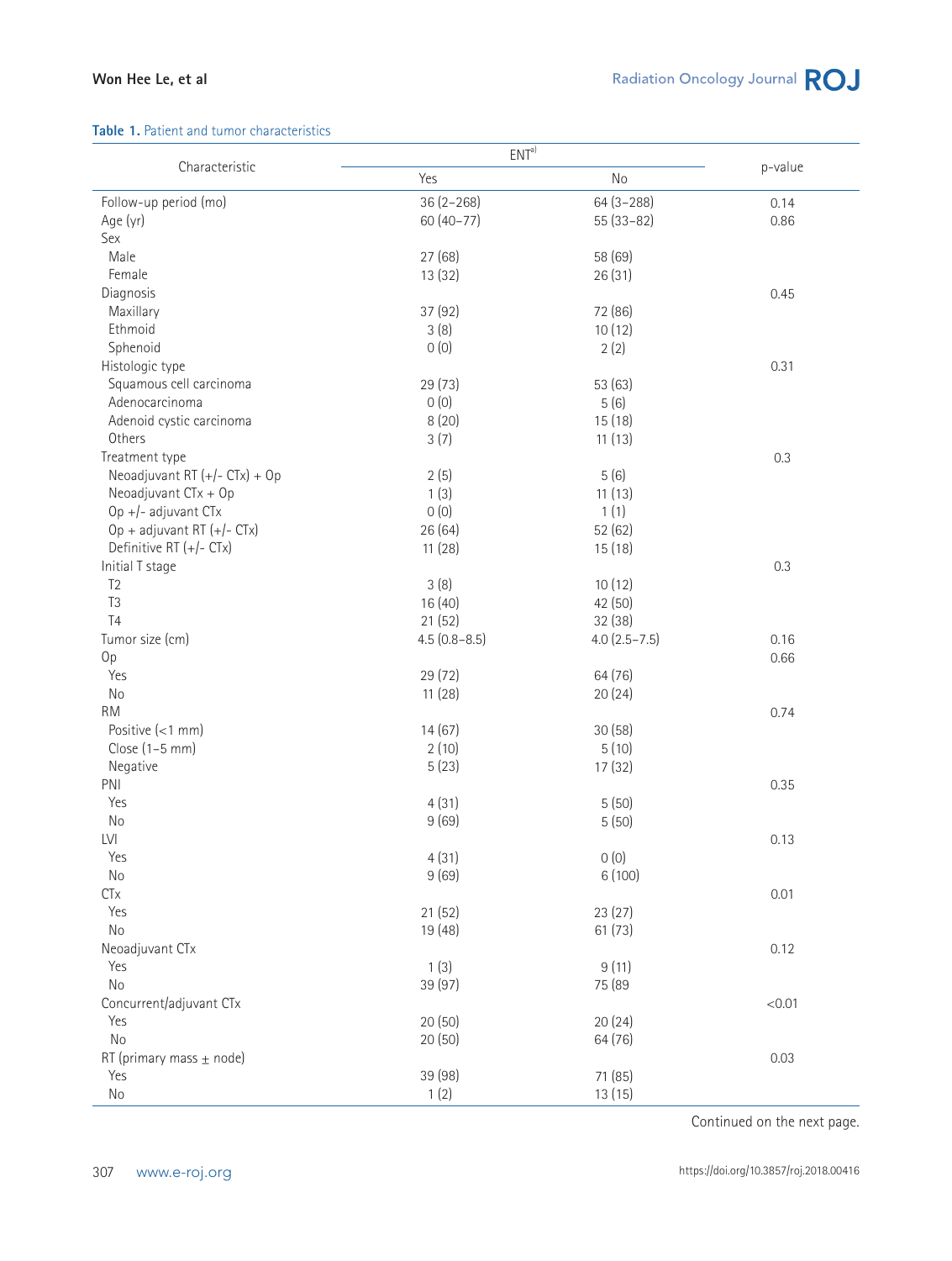#### **Table 1.** Continued

| Characteristic          | ENT <sup>a</sup> |                  |         |
|-------------------------|------------------|------------------|---------|
|                         | Yes              | No               | p-value |
| RT aim                  |                  |                  | 0.54    |
| Definitive              | 11(28)           | 16(23)           |         |
| Adjuvant or neoadjuvant | 28(72)           | 55(77)           |         |
| RT total dose (Gy)      | 63.6 (42.0-73.6) | 63.0 (39.6-77.4) | < 0.01  |
| RT modality             |                  |                  |         |
| 3D-CRT                  | 5(12)            | 66 (79)          |         |
| <b>IMRT</b>             | 35 (88)          | 18(21)           |         |

Values are presented as median (range) or number (%).

ENT, elective neck treatment; Op, operation; CTx, chemotherapy; RT, radiotherapy; 3D-CRT, three-dimensional conformal radiotherapy; IMRT, intensity-modulated radiotherapy; RM, resection margin; PNI, perineural invasion; LVI, lymphovascular invasion.

a)Elective neck dissection and/or neck irradiation.

patients was classified into five major categories: neoadjuvant radiotherapy (+chemotherapy) + operation  $(0p)$ , neoadjuvant chemotherapy + Op, Op  $\pm$  adjuvant chemotherapy, Op + adjuvant radiotherapy (±chemotherapy), or definitive radiotherapy (+chemotherapy). Chemotherapy was performed more often in the ENT (+) group (21 of 40; 52%) than in the ENT (−) group (23 of 84; 27%) Radiotherapy for the primary mass was also performed more often in the ENT (+) than in the ENT (−) group. A difference in radiotherapy modality was noted, with intensity-modulated radiotherapy used more frequently in the ENT  $(+)$  group (35 of 40; 88%) than in the ENT (−) group (18 of 84; 21%).

#### **2. Treatment outcomes and prognostic factors**

After a median follow-up period of 54 months, a total of 47 deaths and 75 failures occurred in all patients. The 3-year and 5-year OS rates were 74% and 67%, respectively, in the total patients; the 3-year and 5-year PFS rates were 55% and 45%, respectively (Fig. 2). In the total patients, local failure occurred in 52 patients (42%), RF occurred in 21 patients (17%), and DF occurred in 34 patients (27%). We also investigated whether any significant demographic, histopathologic, or treatment factors showed prognostic values regarding OS and PFS. On univariate analysis of OS, diagnosis of the primary site (categorized as ethmoid sinus vs. other) was the only significant factor ( $p < 0.01$ ). RM (categorized as negative vs. close or positive margin,  $p = 0.12$ ) and the addition of chemotherapy ( $p = 0.08$ ) showed marginal significance. After multivariate analysis concerning the above factors with elective neck treatment, no factors showed significant prognostic values. Univariate analysis of PFS showed similar results. Diagnosis of the primary site ( $p = 0.05$ ) and RM ( $p$ 



**Fig. 2.** Overall survival (OS) and progression-free survival (PFS) rates in all patients with clinically N0 paranasal sinus cancer ( $n =$  $124)$ .

= 0.02) were significant factors for PFS, and the addition of chemotherapy ( $p = 0.06$ ) showed marginal significance. On multivariate analysis of PFS with the abovementioned factors, RM was the only significant factor ( $p = 0.02$ ) (Table 2).

#### **3. Impact of ENT on survival and pattern of failure**

Regarding OS, the addition of ENT did not show statistically significant improvement ( $p = 0.67$ ). The 3-year and 5-year OS rates were 72% and 64% in the ENT (+) group and 74% and 69% in the ENT (−) group, respectively (Fig. 3A). The addition of ENT also did not show significant improvement in PFS (p  $= 0.50$ ). The 3-year and 5-year PFS rates were 59% and 33% in the ENT (+) group, and 54% and 48% in the ENT (−) group, respectively (Fig. 3B).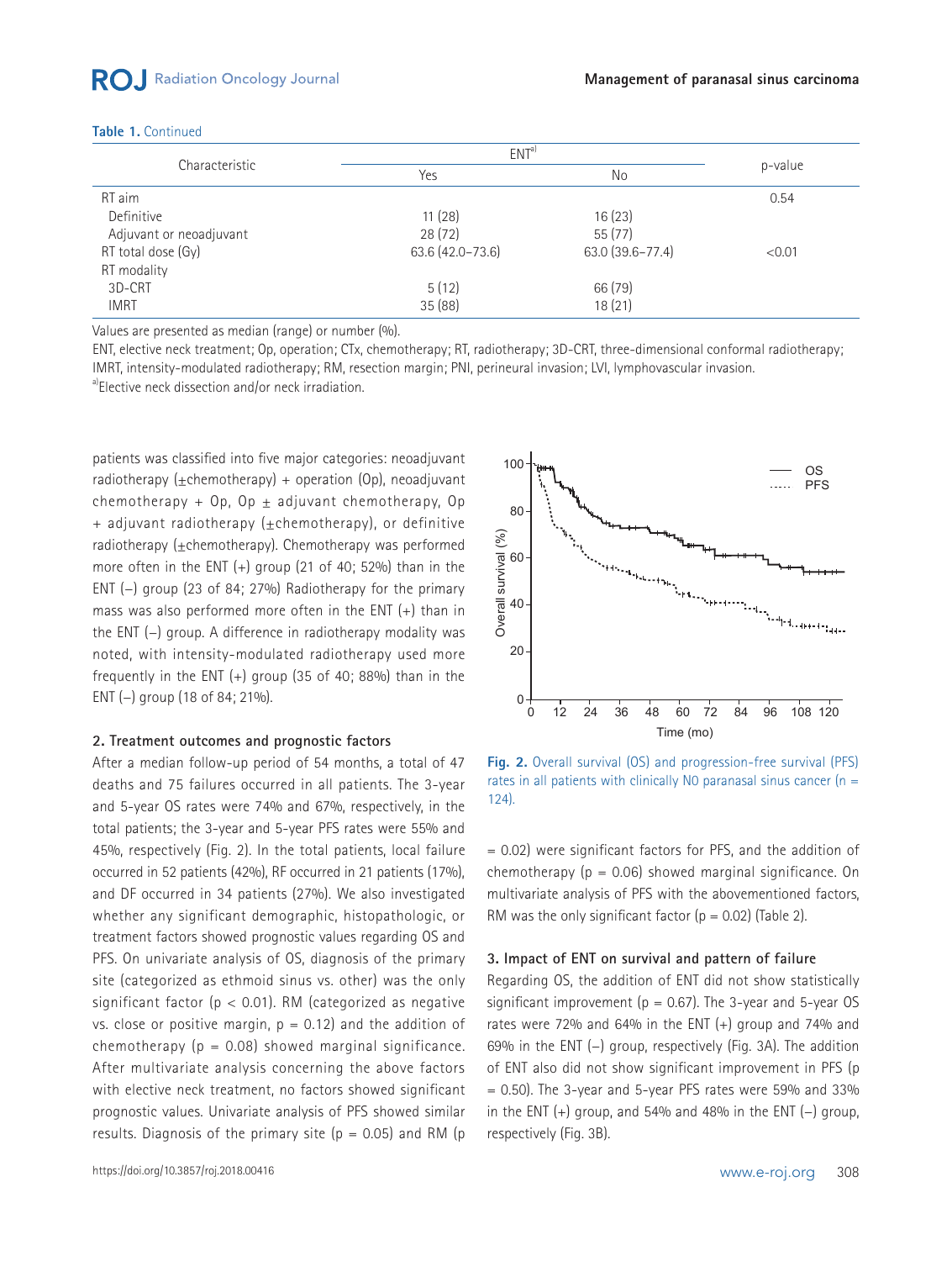|                                                                                                                                                                                                                                                                                                     |                      |               | SO                   |         |                        | PFS            |                     |         |
|-----------------------------------------------------------------------------------------------------------------------------------------------------------------------------------------------------------------------------------------------------------------------------------------------------|----------------------|---------------|----------------------|---------|------------------------|----------------|---------------------|---------|
| Variable                                                                                                                                                                                                                                                                                            | Univariate           |               | Multivariate         |         | Univariate             |                | Multivariate        |         |
|                                                                                                                                                                                                                                                                                                     | HR (95% Cl)          | p-value       | HR (95% Cl)          | p-value | HR (95% CI)            | p-value        | HR (95% Cl)         | p-value |
| Diagnosis (ethmoid vs. others)                                                                                                                                                                                                                                                                      | $3.52(1.68 - 7.39)$  | 0.01          | $2.87(0.54 - 15.32)$ | 0.22    | 2.01 (1.00-4.06)       | 0.05           | $1.57(0.39 - 6.42)$ | 0.53    |
| Histologic type (ACCa vs. others)                                                                                                                                                                                                                                                                   | $0.68(0.32 - 1.47)$  | 0.33          |                      |         | $0.88$ $(0.50 - 1.53)$ | 0.64           |                     |         |
| [stage [T4 vs. T2-3]                                                                                                                                                                                                                                                                                | $1.38(0.78 - 2.45)$  | 0.27          |                      |         | $0.82$ $(0.51 - 1.31)$ | 0.4            |                     |         |
| Op (yes vs. no)                                                                                                                                                                                                                                                                                     | $0.72(0.38 - 1.34)$  | 0.31          |                      |         | $0.72(0.44 - 1.18)$    | 0.19           |                     |         |
| RM (close or positive vs. negative)                                                                                                                                                                                                                                                                 | $2.17(0.81 - 5.81)$  | 0.12          | 2.05 (0.74-5.68)     | 0.17    | $2.75(1.21 - 6.25)$    | 0.02           | $2.65(1.15 - 6.08)$ | 0.02    |
| PNI (yes vs. no)                                                                                                                                                                                                                                                                                    | $0.65(0.15 - 2.72)$  | 0.55          |                      |         | $0.55(0.18 - 1.71)$    | $\overline{0}$ |                     |         |
| LVI (yes vs. no)                                                                                                                                                                                                                                                                                    | $1.91 (0.37 - 9.85)$ | 0.44          |                      |         | $1.30(0.36 - 4.72)$    | 0.69           |                     |         |
| $CTx$ (yes vs. no)                                                                                                                                                                                                                                                                                  | $1.74(0.94 - 3.20)$  | 0.08          | $1.50(0.40 - 5.56)$  | 0.55    | $1.57(0.98 - 2.54)$    | 0.06           | $1.33(0.53 - 3.33)$ | 0.54    |
| RT (yes vs. no)                                                                                                                                                                                                                                                                                     | $1.13(0.45 - 3.26)$  | $\frac{8}{2}$ |                      |         | $1.25(0.54 - 2.87)$    | 0.61           |                     |         |
| ENT (yes vs. no)                                                                                                                                                                                                                                                                                    | $1.15(0.60 - 2.21)$  | 0.67          | $1.06(0.39 - 2.86)$  | 0.91    | $1.19(0.72 - 1.95)$    | 0.5            | $1.39(0.69 - 2.83)$ | 0.36    |
| Neoadjuvant RT and/or CTx (yes vs. no)                                                                                                                                                                                                                                                              | $0.45(0.06 - 3.27)$  | 0.43          |                      |         | $0.68$ $(0.21 - 2.16)$ | 0.51           |                     |         |
| Adjuvant RT and/or CTx (yes vs. no)                                                                                                                                                                                                                                                                 | $0.72(0.40 - 1.30)$  | 0.27          |                      |         | $0.84(0.52 - 1.35)$    | 0.46           |                     |         |
| 0S, overall survival; PFS, progression free survival; HR, hazard ratio; CI, confidence interval; ACCa, adenoid cystic carcinoma; Op, operation; RM, resection margin; PNI, perineural<br>invasion; LVI, lymphovascular invasion; CTx, chemotherapy; RT, radiotherapy; ENT, elective neck treatment. |                      |               |                      |         |                        |                |                     |         |

|  |  |  | Table 3. Patterns of failure according to ENT |  |
|--|--|--|-----------------------------------------------|--|
|--|--|--|-----------------------------------------------|--|

|                  |        | <b>FNT</b> |         |
|------------------|--------|------------|---------|
|                  | Yes    | Nο         | p-value |
| Total death      | 13(33) | 34(40)     | 0.39    |
| Total failure    | 23(58) | 52(62)     | 0.64    |
| Local failure    | 16(40) | 36(43)     | 0.76    |
| Regional failure | 7(18)  | 14(17)     | 0.91    |
| Distant failure  | 11(28) | 23(27)     | 0.99    |

Values are presented as number (%).

ENT, elective neck treatment.

When the ENT (+) and ENT (−) groups were compared according to different failure patterns, no statistically significant difference was noted between the two groups, as shown in Table 3. RF occurred in 7 of 40 (18%) patients in the ENT  $(+)$  group, and 14 of 84 (17%) patients in the ENT (−) group (p = 0.91). Details of patients who had RFs without ENT are specified in Table 4. Among these patients, the most common site of the primary tumor was the maxillary sinus (10 of 14; 71%), followed by the ethmoid sinus and sphenoid sinus. The most frequent histologic subtype was squamous cell carcinoma (9 of 14; 64%). RF was most commonly noted in ipsilateral level I or II, in 10 of 14 patients. The RF patterns of this group are schematized in Fig. 4A and 4B. In the ENT (+) group, 4 of 7 (57%) RFs were in-field failures after elective neck irradiation, 1 of 7 (14%) RF was failure in the electively dissected neck, while 2 of 7 (29%) RFs were out-field failures in the contralateral neck after elective neck irradiation. There was no marginal failure. Radiation dose of in-field failures were 44, 46, 48, and 51 Gy for each failures.

#### **4. Survival outcomes in patients with DF and/or RF**

We investigated survival outcomes with respect to DFs and/or RFs. Between patients who had DFs ('DF  $(+)$  group',  $n = 34$ ) and those who did not ('DF  $(-)$  group', n = 90), significantly worse survival outcome in all survival endpoints was noted in the failure-positive group (Fig. 5A). The 5-year OS and PFS rates were 51% and 23% in the DF  $(+)$  group and 74% and 55% in the DF ( $-$ ) group, respectively ( $p < 0.01$ ). Among patients who had RFs ('RF  $(+)$  group', n=21) and those who did not ('RF  $(-)$ group',  $n = 103$ ), we found similar results when OS and PFS were compared between the two groups (Fig. 5B). The 5-year OS and PFS rates were 41% and 14%, respectively, in the RF (+) group, in contrast to 74% and 52%, respectively, in the RF (-) group ( $p < 0.01$ ). In the RF (+) group, 13 of 21 patients (62%) had local failure preceding RF, and a total of 14 deaths occurred. Of these 14 deaths, 6 were due to sequential distant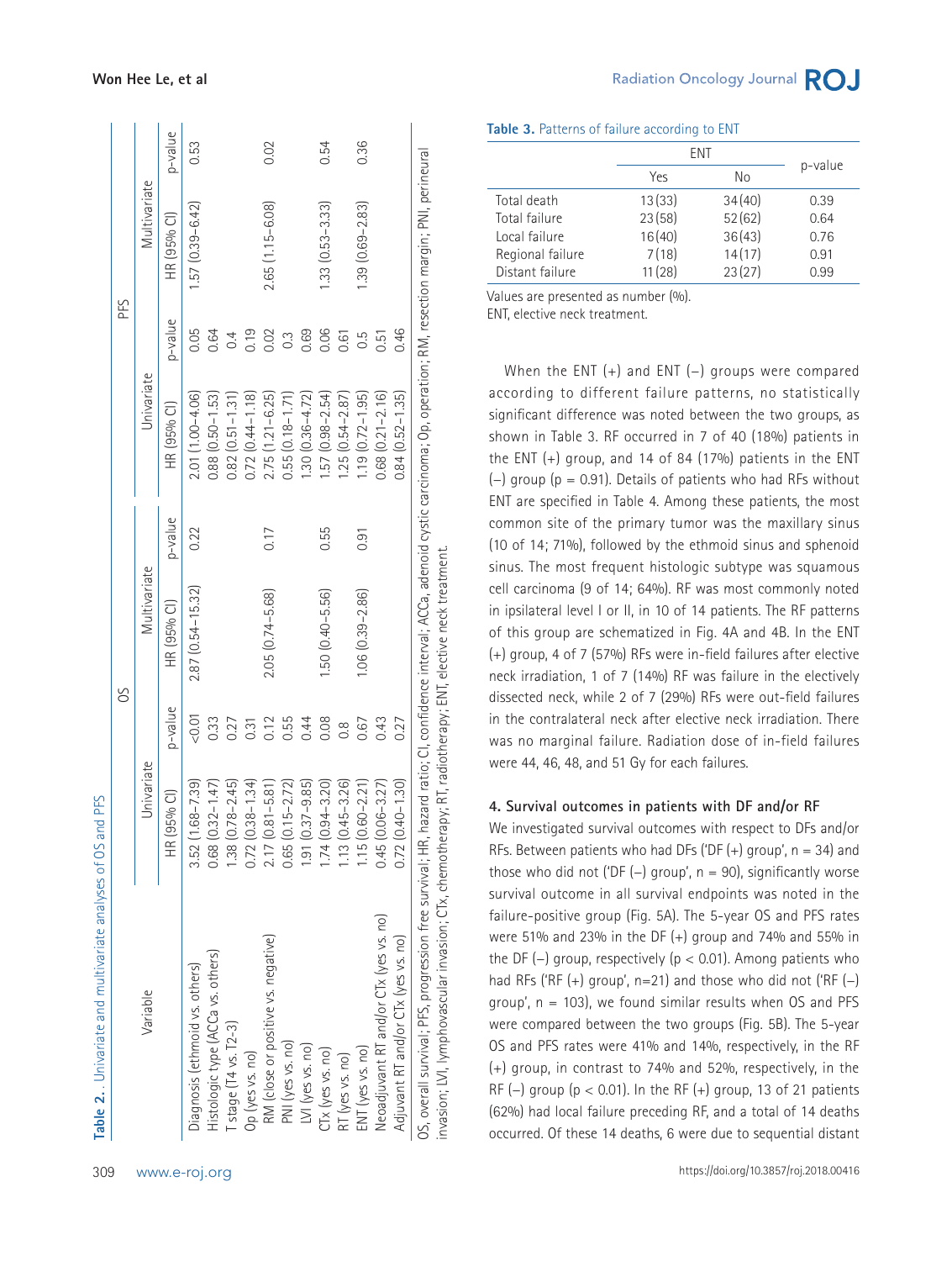



**Fig. 3.** Comparison of Kaplan-Meier survival curves regarding elective neck treatment (ENT): overall survival (A) and progression-free survival (B).



**Fig. 4.** Regional failure pattern in the ENT (−) group: ipsilateral neck (A) and contralateral neck (B).

metastasis causing organ failure, such as of the lung and liver. Five deaths were owing to local progression combined with regional metastasis leading to invasion of critical organs, such as the brain and spinal cord.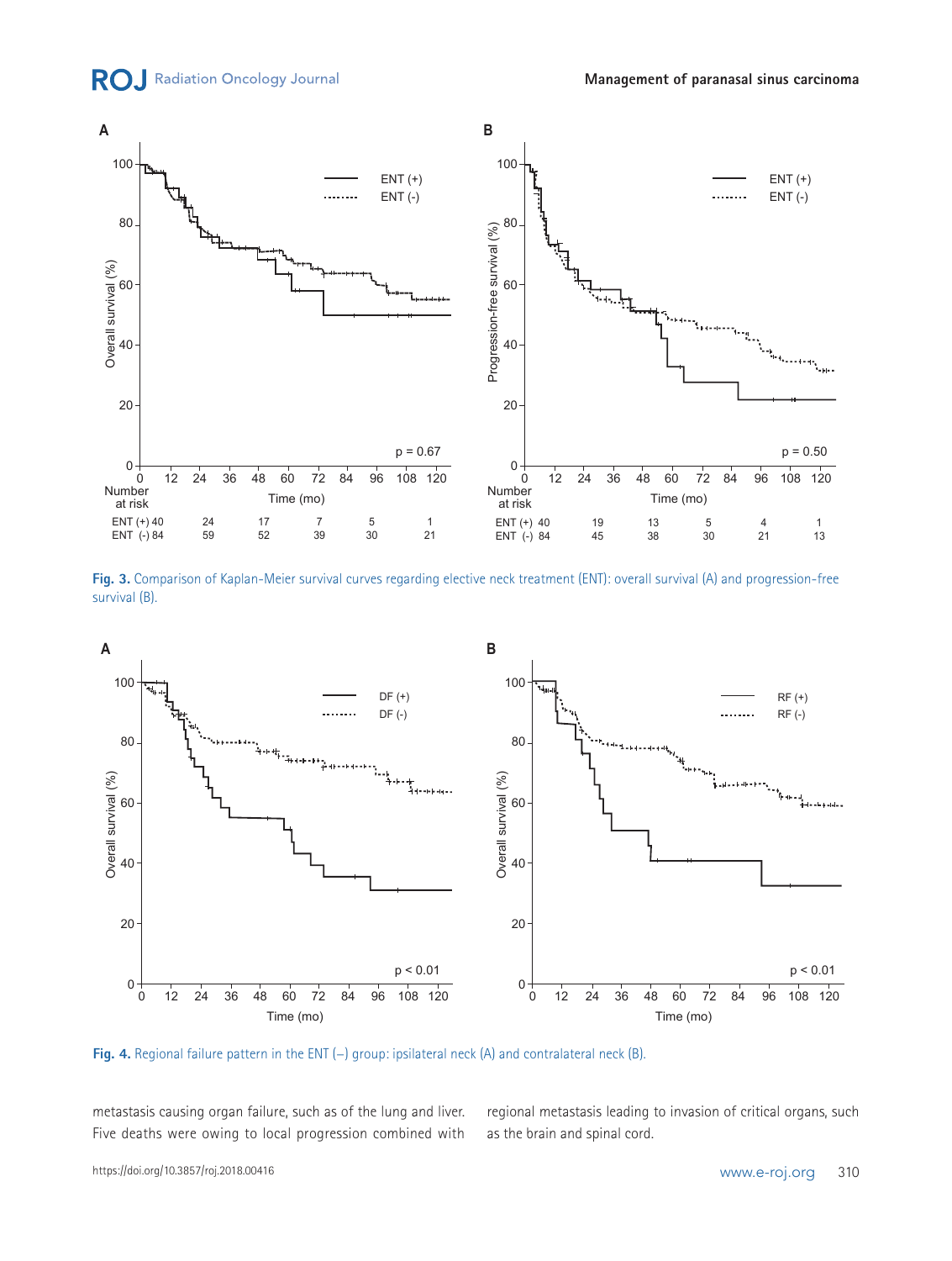| $\infty$<br>$\circ$<br>ഥ<br>4<br>$\overline{\phantom{0}}$ | Maxillary<br>Maxillary<br>Maxillary<br>Maxillary | SCCa                                     |                                   |                  |                                                         |                            | Treatment type                                     |             | Regional recur pattern      |                | recurrence (mo) |
|-----------------------------------------------------------|--------------------------------------------------|------------------------------------------|-----------------------------------|------------------|---------------------------------------------------------|----------------------------|----------------------------------------------------|-------------|-----------------------------|----------------|-----------------|
|                                                           |                                                  |                                          | 45                                | Ľ                |                                                         | <b>CCRT (DDP) 61.20 Gy</b> | Induction CTx (TS-1) + Total maxillectomy + Postop |             | psilateral level            |                | 5               |
|                                                           |                                                  | ACCa                                     | 48                                | 츠                |                                                         |                            | Total maxillectomy + Postop RT 66.60 Gy            |             | Ipsilateral level IV        |                | 130             |
|                                                           |                                                  | SCCa                                     | 52                                | $\mathbb{C}$     |                                                         | Partial maxillectomy       |                                                    |             | Ipsilateral level I, II     |                |                 |
|                                                           |                                                  | SCCa                                     | 76                                | r                |                                                         |                            | Total maxillectomy + Postop RT 63.00 Gy            |             | psilateral RP nodes         |                | $\overline{4}$  |
|                                                           | Maxillary                                        | ACCa                                     | $\overline{49}$                   | $\overline{4}$   |                                                         |                            | Partial maxillectomy + Postop RT 63.00 Gy          |             | Contralateral level II      |                | $\frac{3}{2}$   |
|                                                           | Maxillary                                        | Non-keratinizing ca                      | 69                                | $\tilde{\Gamma}$ |                                                         | Partial maxillectomy       |                                                    |             | Ipsilateral level           |                |                 |
|                                                           | Maxillary                                        | ACCa                                     | 33                                | $\mathbf{r}$     |                                                         |                            | Local tumor resection (C-L's operation)            |             | Bilateral level II, III, IV |                | 67              |
|                                                           | Maxillary                                        | SCCa                                     | 33                                | $\overline{z}$   |                                                         | Total maxillectomy         |                                                    |             | Ipsilateral level II, III   |                | $\approx$       |
| $\infty$                                                  | Maxillary                                        | SCCa                                     | $\frac{8}{4}$                     | $\tilde{\Gamma}$ |                                                         |                            | Total maxillectomy + Postop RT 66.60 Gy            |             | Ipsilateral level II        |                | LO              |
| $\subseteq$                                               | Maxillary                                        | SCCa                                     | 42                                | $\tilde{\Gamma}$ |                                                         |                            | Total maxillectomy + Postop RT 52.20 Gy            |             | psilateral level I-III      |                | $\overline{17}$ |
| $\leftarrow$                                              | Ethmoid                                          | SCCa                                     | 72                                | 卢                |                                                         |                            | Definitive CCRT (DDP) 70.00 Gy                     |             | Ipsilateral level II        |                | 24              |
| $\approx$                                                 | Ethmoid                                          | Neuroendocrine ca                        | 73                                | 74               |                                                         |                            | Local tumor resection + Postop CCRT (FP) 59.40 Gy  |             | Contralateral level I       |                | $\overline{c}$  |
|                                                           |                                                  |                                          |                                   |                  |                                                         |                            |                                                    |             | Ipsilateral level I, II     |                |                 |
| $\tilde{c}$                                               | Ethmoid                                          | SCCa                                     | $\overline{4}$                    | 4                |                                                         |                            | Definitive CCRT (DDP) 69.96 Gy                     |             | Bilateral level I           |                | 9               |
| $\overline{4}$                                            | Sphenoid                                         | SCCa                                     | $\frac{8}{3}$                     | $\overline{4}$   | Local tumor resection (endoscopic) + Postop RT 70.20 Gy |                            |                                                    |             | Bilateral level IV          |                | 22              |
|                                                           | Characteristic                                   | Table 5. Subgroup analysis of OS and PFS | بَ<br>م                           | $\mu$ OS (%)     |                                                         |                            | $5-yr$ PFS $(96)$                                  |             |                             | RF (%)         |                 |
|                                                           |                                                  | $ENT(+)$                                 | $\overline{ENT}$ $\overline{(-)}$ |                  | p-value                                                 | $FNT(+)$                   | $FNT(-)$                                           | p-value     | $ENT (+)$                   | $FNT(-)$       | p-value         |
| Diagnosis                                                 |                                                  |                                          |                                   |                  |                                                         |                            |                                                    |             |                             |                |                 |
| Maxillary sinus                                           |                                                  | 67                                       | 76                                |                  | 0.49                                                    | 33                         | 53                                                 | 0.37        | $\overline{\circ}$          | 86             | 0.49            |
|                                                           | Ethmoid & sphenoid sinus                         | 33                                       | 28                                |                  | 0.77                                                    | 33                         | $\frac{8}{1}$                                      | 0.79        | $\circ$                     | 33             | 0.24            |
| Histologic type                                           |                                                  |                                          |                                   |                  |                                                         |                            |                                                    |             |                             |                |                 |
|                                                           | Squamous cell carcinoma                          | 61                                       | 63                                |                  | 0.71                                                    | 39                         | 44                                                 | 0.93        | $\overline{4}$              | $\overline{1}$ | 0.71            |
| Adenocarcinoma                                            |                                                  | $\mathsf I$                              | 75                                |                  | $\mathsf I$                                             | $\mathsf I$                | 53                                                 | $\mathbf I$ | $\,$ I                      | $\circ$        | $\,$ $\,$       |
|                                                           | Adenoid cystic carcinoma                         | 63                                       | 86                                |                  | 0.15                                                    | $\circ$                    | 65                                                 | 0.03        | 25                          | 20             | 0.78            |
| T stage                                                   |                                                  |                                          |                                   |                  |                                                         |                            |                                                    |             |                             |                |                 |
| $T2-3$                                                    |                                                  | $\overleftarrow{G}$                      | 78                                |                  | 0.41                                                    | 25                         | 54                                                 | 0.04        | 32                          | $\frac{3}{2}$  | 0.08            |
|                                                           |                                                  | 67                                       | 52                                |                  | 0.75                                                    | $\overline{+}$             | 38                                                 | 0.43        | 5                           | 22             | 0.09            |

| r<br>C              |  |
|---------------------|--|
| てらく                 |  |
| ֚֓<br>י             |  |
|                     |  |
|                     |  |
| ֞֝֝֝֝<br>׆<br>׆     |  |
| <b>תורחיות</b><br>l |  |
| 5                   |  |
|                     |  |

| Characteristic           |    | $-yr$ OS $(96)$<br>LN |                    |                | 5-yr PFS (%)                                                                       |                  |                    | RF (%)           |                  |
|--------------------------|----|-----------------------|--------------------|----------------|------------------------------------------------------------------------------------|------------------|--------------------|------------------|------------------|
|                          | 王子 | $ENT(-)$              | p-value            | $ENT (+)$      | $\begin{array}{c} \text{ENT} \end{array} \begin{array}{c} \\ \text{-} \end{array}$ | p-value          | $ENT(+)$           | $ENT(-)$         | p-value          |
| Diagnosis                |    |                       |                    |                |                                                                                    |                  |                    |                  |                  |
| Maxillary sinus          | 67 |                       | 0.49<br>0.77       | 33             | 53<br>18                                                                           | 0.37             | $\overline{\circ}$ | 86               | $0.49$<br>$0.24$ |
| Ethmoid & sphenoid sinus | 33 | <b>76</b><br>28       |                    |                |                                                                                    |                  | $\circ$            | 33               |                  |
| Histologic type          |    |                       |                    |                |                                                                                    |                  |                    |                  |                  |
| Squamous cell carcinoma  | 6  | 83                    |                    | 39             | 44                                                                                 | 0.93             | $\overline{4}$     | $\overline{C}$ o |                  |
| Adenocarcinoma           |    | 75                    | $0.71$<br>$- 0.15$ |                | 53                                                                                 | $\frac{1}{0.03}$ | I                  |                  | $0.71$<br>$- 78$ |
| Adenoid cystic carcinoma | යි | 86                    |                    | $\circ$        | 65                                                                                 |                  | 25                 | 20               |                  |
| T stage                  |    |                       |                    |                |                                                                                    |                  |                    |                  |                  |
| $T2 - 3$                 | 61 | 78                    |                    | 25             | 54                                                                                 | $0.04$<br>0.43   | 32                 |                  | 0.09             |
| 14                       | 67 | 52                    | $0.41$<br>$0.75$   | $\overline{P}$ | 38                                                                                 |                  | 5                  | 13/2             |                  |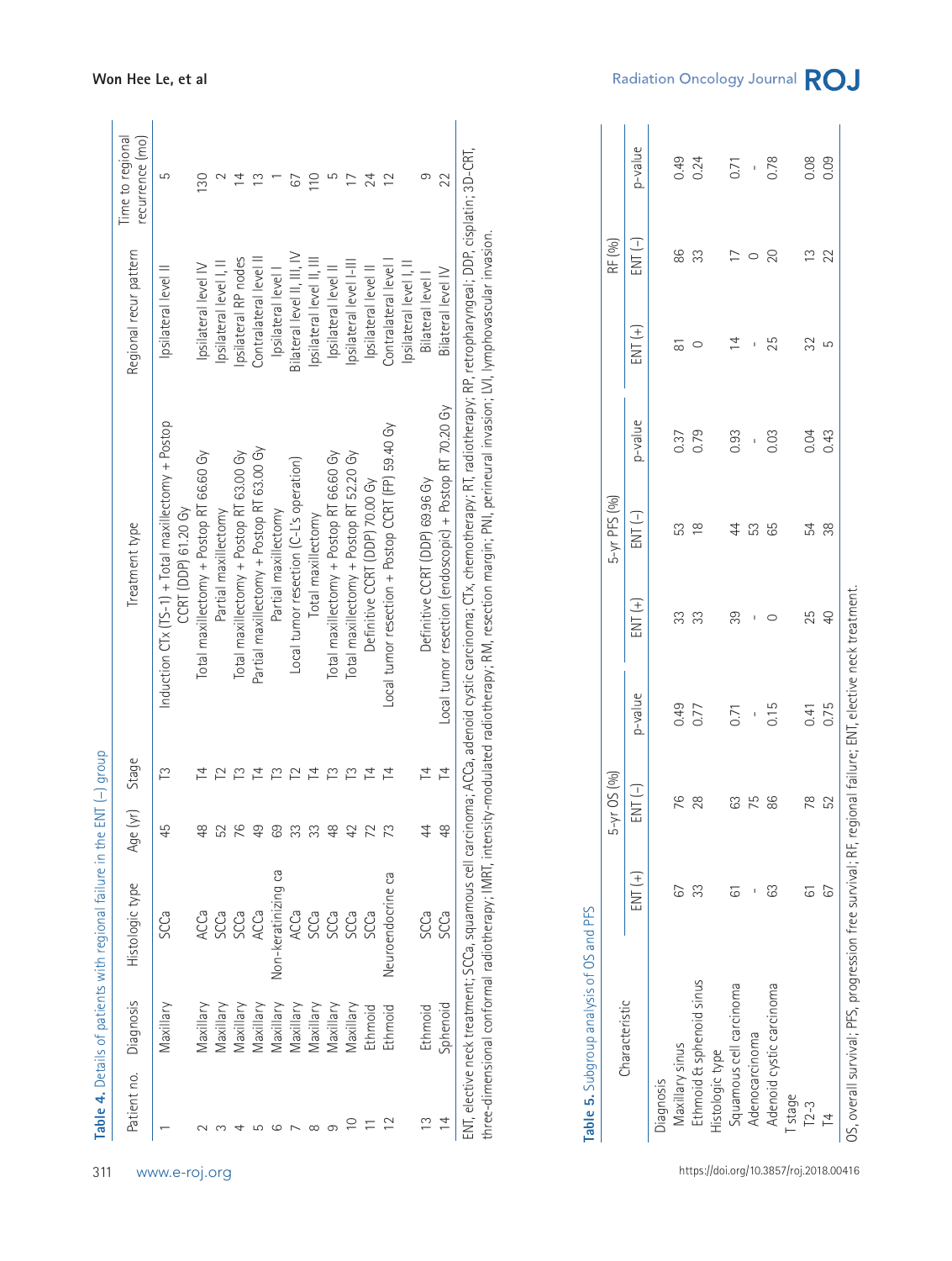## **5. Subgroup analysis of OS and PFS by tumor site, histologic type, and T stage**

We performed subgroup analysis of OS and PFS by tumor site. histologic type, and T stage. Table 5 summarizes the impact of ENT on OS and PFS in each subgroup. Of the 109 patients with maxillary sinus cancer, 41 (38%) were T4 stage. Regarding pathologic characteristics for which specific information was available, 71% (47 of 69) of patients had close or positive RM, 41% (9 of 22) were PNI positive, and 22% (4 of 18) were LVI positive. In this subgroup, 37 patients (34%) received ENT. The 5-year OS and PFS rates were 67% and 33% in the ENT  $(+)$ group and 76% and 53% in the ENT (−) group, respectively (all  $p > 0.05$ ) (Fig. 6). The RF rates among these patients were 81% in the ENT (+) group and 86% in the ENT (−) group (p = 0.49). Among 15 patients with ethmoid sinus or sphenoid sinus cancer, 3 patients (20%) received ENT. The 5-year OS rates—33% in the ENT (+) vs. 28% in the ENT (−) group—and PFS rates-33% in the ENT (+) vs. 18% in the ENT (-) groupwere also not improved by ENT (all  $p > 0.05$ ). The RF rates in this group were 0% in the ENT  $(+)$  group and 33% in the ENT  $(-)$ aroup ( $p = 0.24$ ).

Among 82 patients with squamous cell carcinoma, 41 (50%) had T4 stage disease. For patients in whom specific pathologic characteristics were available, 61% (25 of 41) had



**Fig. 5.** Comparison of Kaplan-Meier survival curves of overall survival with respect to distant failure (A) and regional failure (B).

close or positive RM, 0% (0 of 11) was PNI positive, and 9% (1 of 11) were LVI positive. In this subgroup, 29 patients (35%) received ENT. The 5-year OS and PFS rates were 61% and 39% in the ENT  $(+)$  group and 63% and 44% in the ENT  $(-)$  group, respectively (all  $p > 0.05$ ) (Fig. 7). The RF rates in this group were 86% in the ENT (+) group and 83% in the ENT (−) group



**Fig. 6.** Comparison of Kaplan-Meier survival curves of subgroup of maxillary sinus: overall survival (A) and progression-free survival (B). ENT, elective neck treatment.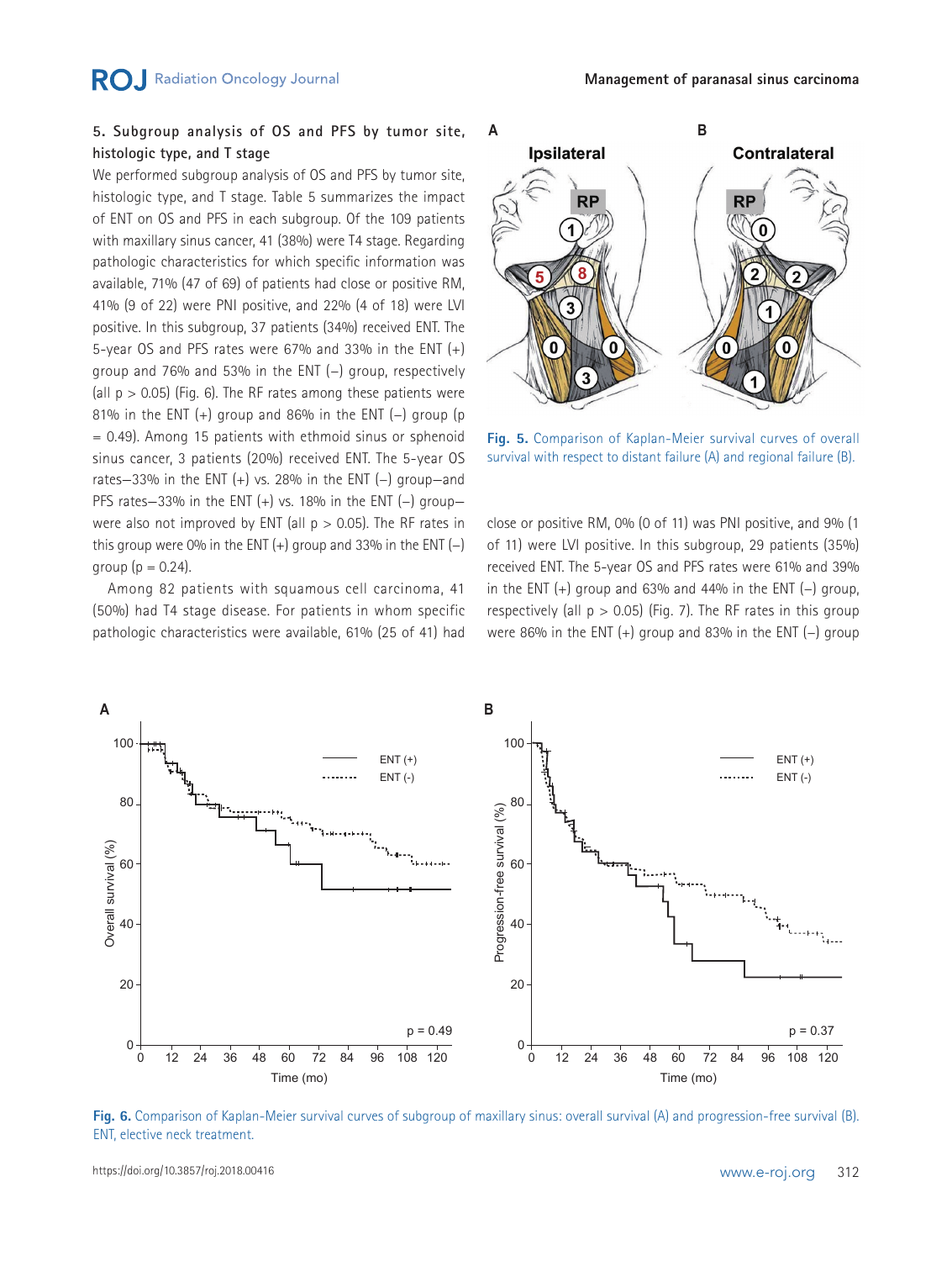

**Fig. 7.** Comparison of Kaplan-Meier survival curves of subgroup of squamous cell carcinoma: overall survival (A) and progression-free survival (B). ENT, elective neck treatment.

 $(p = 0.71)$ . In 23 patients with adenoid cystic carcinoma, 15 (35%) patients received ENT. 5-year OS rate was not improved by ENT—63% in the ENT (+) vs. 86% in the ENT (−) group, p  $= 0.15$ , while 5-year PFS rate showed statistically significant difference—0% in the ENT (+) vs. 65% in the ENT (−) group,  $p = 0.03$ . No significant difference in RF rates were noted according to ENT-25% in the ENT  $(+)$  vs. 20% in the ENT  $(-)$ group, p = 0.78. Among 5 patients with adenocarcinoma, all patients didn't receive ENT. The 5-year OS and PFS rates were 75% and 53%, respectively. No patient had regional recurrence in this subgroup. In subgroup analysis excluding adenoid cystic carcinoma from the total patient group, no different outcomes or significant improvement in survival by ENT was noted.

Of the 71 patients staged as T2 or T3, 44 (62%) had squamous cell carcinoma. For patients in whom specific pathologic characteristics were available, 69% (34 of 49) had close or positive RM, 39% (5 of 13) were PNI positive, and 27% (3 of 11) were LVI positive. In this subgroup, 19 patients (27%) received ENT. The 5-year OS rates showed no statistically significant by ENT-61% in the ENT  $(+)$  vs. 78% in the ENT  $(-)$ group,  $p = 0.41$ , while 5-year PFS rates showed significant difference–25% in the ENT  $(+)$  vs. 54% in the ENT  $(-)$  group,  $p = 0.04$ . The RF rates in this group was 32% in the ENT  $(+)$ group and 13% in the ENT (-) group ( $p = 0.08$ ). Among 53 patients with T4 stage, 21 patients (40%) received ENT. The

5-year OS and PFS rates were 67% and 40% in the ENT  $(+)$ group and 52% and 38% in the ENT (-) group (all  $p > 0.05$ ). The RF rates in this group was 5% in the ENT (+) group and 22% in the ENT  $(-)$  group  $(p = 0.09)$ .

### **Discussion and Conclusion**

In the present study, we showed that ENT has no benefit regarding survival rates or failure patterns, including RF rates, in patients with cN0 PNS cancer. RM was the only significant factor for survival rate; however, the addition of ENT did not have a significant impact on OS, PFS, or pattern of failure. This result was consistent in the subgroup analysis by tumor site, histologic type, and T stage. However, the RF (+) group showed dismal prognosis, similar to that of the DF (+) group, mainly due to sequential distant metastasis or combined local progression, suggesting the need for further investigation of proper regional management.

The efficacy of ENT in PNS cancer has been a controversial issue for many years. As a result, there has been no 'gold standard' regarding ENT in patients with cN0 PNS cancer. Our results, showing no significant benefits of ENT, are consistent with those of several studies stating that ENT is unnecessary in patients with cN0 PNS cancer. The clinical significance of ENT has been questioned by several researchers owing to the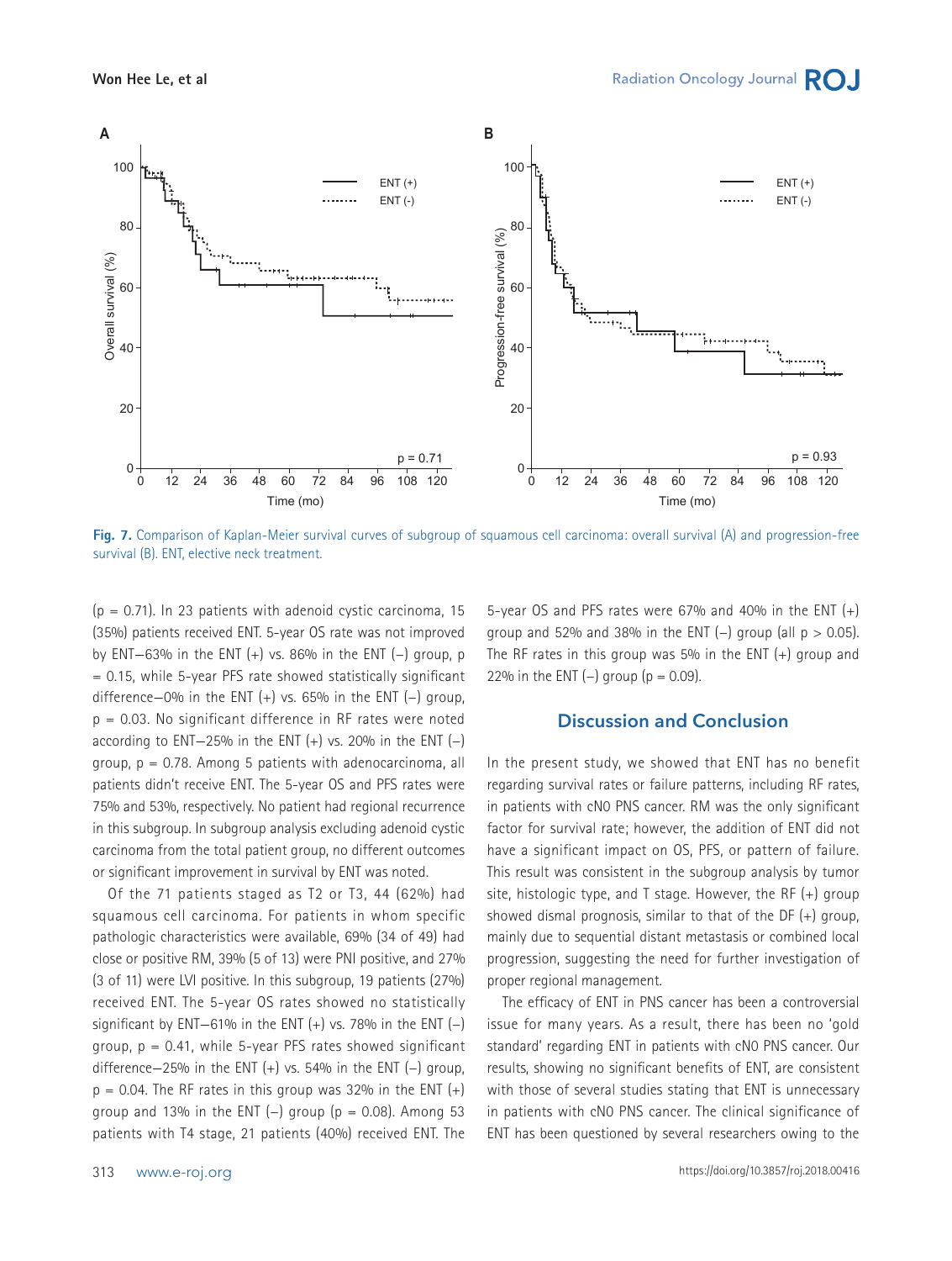## **RO.** Radiation Oncology Journal

relatively low incidence of RF compared with local failure. Kim et al. [10] analyzed 116 patients with maxillary sinus squamous cell carcinoma. During follow-up, the RF rate (19%) was far lower than the local failure rate (68%). Park et al. [15] also recently reported that the rate of occult cervical metastasis in maxillary squamous cell carcinoma was not sufficiently high (15%) to routinely recommend elective neck dissection. The RF rates in previous studies are fairly consistent with the RF rate in our study (17%). Moreover, previous researchers have pointed out that no subgroup of patients at higher risk of RF has been identified [9]. Our findings, showing no benefit of ENT in the subgroup analysis by tumor site, histologic type and T stage, support this idea. In addition to these findings, our study showed that ENT had no benefit with respect to OS, PFS, or RF rates. Also, pattern of failure revealed that RF mostly occurred in maxillary sinus cancer or squamous cell carcinoma when ENT was not performed. The most common RF site was ipsilateral neck level I or II. We believe that these findings could provide useful information to radiation oncologists when they need to decide whether to perform elective neck irradiation or not in cN0 PNS cancer patients. In addition, to our knowledge, this study is one of the few studies including a considerable number of patients that directly compares the efficacy of ENT with respect to survival and pattern of failure in patients with cN0 PNS cancer.

However, our results contradict some previous arguments made in former studies. Jiang et al. [12] and Joosten et al. [13] claimed that elective neck irradiation should be considered in patients with squamous cell and undifferentiated carcinoma or advanced T stage because the RF rate was high (19%–38%) in these patients. Recently, Jeon et al. [16] reported that ENT was effective in preventing RF in squamous cell and undifferentiated carcinoma of the maxillary sinus with posterior wall invasion. Among 8 patients who received ENT in their study, only 1 patient had RF, whereas 9 of 47 patients who received ENT and were initially cN0 experienced RF in our study, showing that ENT might have a considerable effect on survival.

The reason that the results of our study conflict with those of other studies could be explained in several ways. First, the patient subset in our study differs considerably from that of other studies [11-13,16,17]. We enrolled all patients with PNS cancer, including those with ethmoid sinus and sphenoid sinus cancers. We also included histologic subtypes other than squamous cell carcinoma, to determine the efficacy of ENT in all PNS cancers. Although our subgroup analysis by tumor site, histologic type, and T stage did not show positive impact of ENT on OS and PFS, the number of patients in each subgroup might have been insufficient to achieve statistically significant difference since other studies showed clinical benefit in specific patient subsets as aforementioned. Also, the possibility that other factors such as surgical pathology characteristics (e.g., RM, LVI, PNI) could affect survival outcomes cannot be excluded [13,18]. Second, previous studies [12,17] might have included patients that would currently be diagnosed as clinically node positive due to advancements in imaging techniques. Studies conducted before the widespread use of CT or MRI relied on clinical nodal staging based on physical examination or plain radiography, which likely missed some patients that would have been diagnosed as node positive using modern imaging. On the other hand, at our institution, CT has routinely been used for initial staging in head and neck cancer patients, and MRI was added to the routine staging process after the mid-2000s. In other words, our results should be accepted on the basis of precise radiologic evaluation. Lastly, the proportion of patients who underwent chemotherapy differed from that of other groups. In our study, 35% of the total patients had chemotherapy. This differs substantially from other studies specifying the proportion of patients that received chemotherapy (58%–81%) [16,19]. Although our study did not show a significant effect of chemotherapy on survival, we should nevertheless consider the impact of chemotherapy, as some reports insist that survival or RF rates could be affected by chemotherapy [16,19,20].

In our study, univariate analysis of PFS showed that primary site and RM were significant factors whereas chemotherapy showed marginal significance. After multivariate analysis with ENT and the above factors, RM was the only significant factor  $(p = 0.02)$ . Regarding OS, although RM did show prognostic marginal significance in univariate analysis ( $p = 0.12$ ), no factors showed significant prognostic values in multivariate analysis. These findings are in line with previous findings that complete surgical resection of the primary tumor is essential for long-term survival in this type of cancer [3,10,19,21]. Local control is the key treatment factor in patients with PNS cancer because of the critical organs located nearby, such as the brain, brainstem, optic nerve, inner ear, and so forth. Repetitive local failures may unfavorably affect patient quality of life and may make local control very difficult. Furthermore, according to a report by Kim et al. [10], local recurrence precedes most nodal failures, again highlighting the importance of local control. Similarly, in our study, 13 of 21 (62%) patients with RF had local failure preceding RF. Especially in the ENT (+) group, all in-field failures had local failure preceding RF, or simultaneously with RF. These local failures might have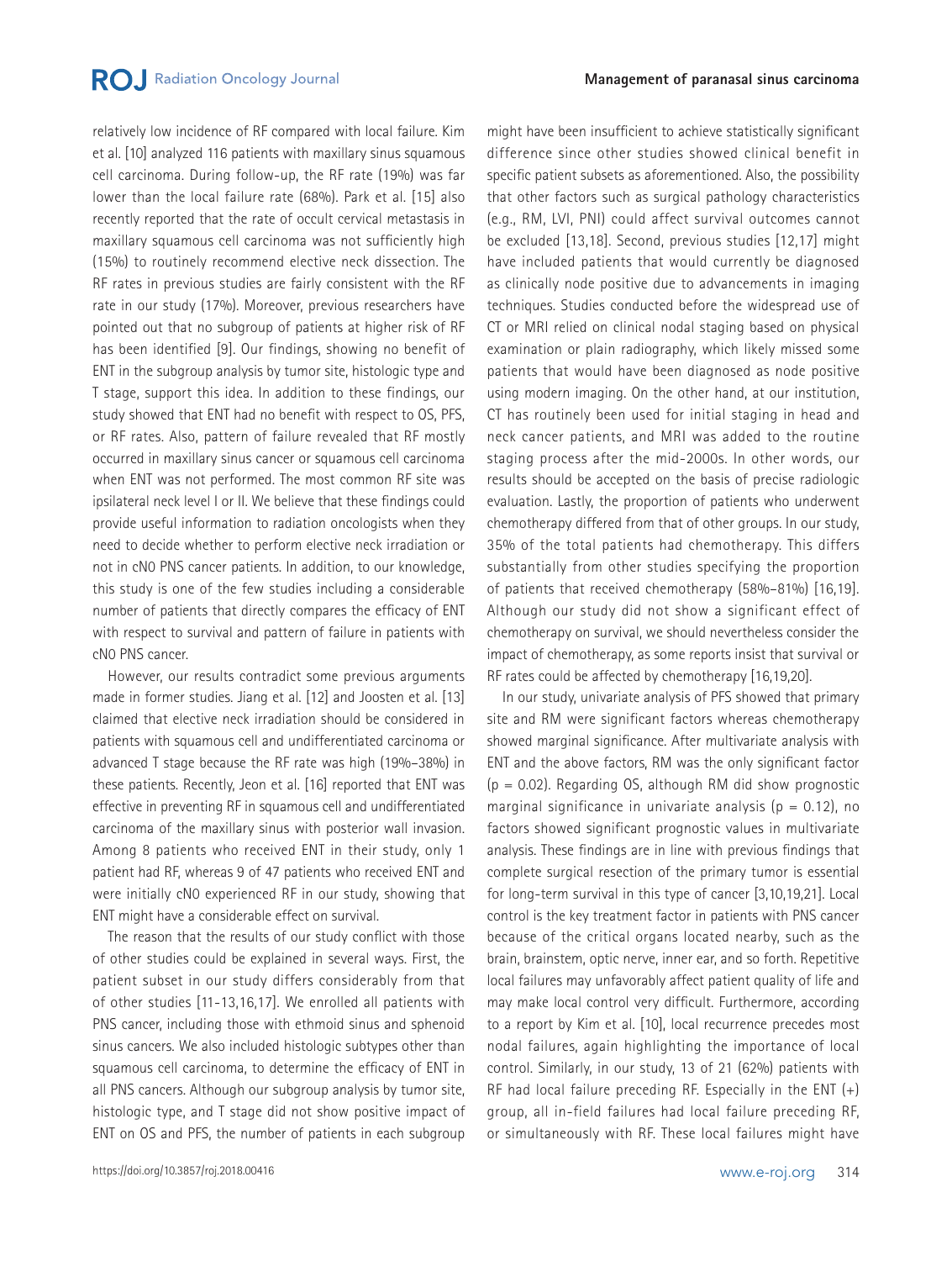contributed to the relatively high in-field failure rate despite that adequate elective irradiation dose of 44-51 Gy was given. Moreover, patients who underwent chemotherapy had worse prognosis in univariate analysis than patients who did not receive chemotherapy. This indicates that this patient subset featured various risk factors at initial diagnosis or after surgery, which led physicians to add chemotherapy. After multivariate analysis, chemotherapy showed no prognostic significance.

In subgroup analysis, no subgroups were identified to have benefit from ENT in terms of survival outcomes or regional failure rates. All tumor sites showed no statistically significant differences according to addition of ENT in OS and PFS. All histologic subtypes (squamous cell carcinoma, adenocarcinoma, adenoid cystic carcinoma) and T stages (T2- 3, T4 stage) also mostly showed similar results in OS and PFS. However, this result should be carefully interpreted. It is highly likely that patients with known risk factors of locoregional recurrences would have received ENT (+), which could have resulted in bias in this retrospective study. The finding of worse PFS even with ENT in subgroup of adenoid cystic carcinoma and T2-3 stage might be explained by this bias. Although statistically significant difference of patient and tumor characteristics between the ENT (+) and the ENT (−) group in each subgroup was not found due to small number of patients, it is possible that the effect of ENT on survival outcomes and RF rates was masked by this bias.

On the other hand, despite the inefficacy of ENT on survival outcomes and pattern of failure shown in our study, patients with RF clearly had dismal prognosis compared with patients who did not have RF. The 5-year OS and PFS rates were 41% and 14%, respectively, in the RF (+) group, which were significantly worse than those of the RF  $(-)$  group (p < 0.01). A notable point was that the survival outcomes in the RF  $(+)$ group were similar to those in the DF (+) group. The worse prognosis of patients with RF than that of patients without RF has been previously reported in several studies. Paulino et al. [17] found a statistically significant difference in OS rates between the RF (+) and RF (−) groups. A similar pattern was also discovered in a retrospective review of maxillary sinus cancer, showing 5-year survival of 37% in patients with neck control, and 0% in patients with neck relapse [11]. Another study also pointed out that the prognosis of RF patients was similar to that of patients with T4N0 disease [10]. According to our study, patients who experienced RF mostly died of organ failure caused by subsequent distant metastasis or combined local disease progression. The dismal prognosis of patients

with RF and possible bias in our study emphasizes that efforts should continue to find a specific patient subgroup in this disease that would benefit from ENT, to improve survival in this disease, yet it has not been found in present study.

Our study is a retrospective review, and thus has innate limitations. First, some specific surgical pathology characteristics (e.g., RM, PNI, LVI status) were missing. Among patients who underwent surgery, many previous pathology reports have lacked information on those characteristics. As a result, analysis based on specific pathology characteristics was limited. In addition, PNS cancers other than maxillary sinus (ethmoid sinus,  $n = 13$ ; sphenoid sinus,  $n = 2$ ) or pathology other than squamous cell carcinoma (adenocarcinoma,  $n = 5$ ; adenoid cystic carcinoma,  $n = 23$ ) might have been insufficient in number to show any statistically significant difference in subgroup analysis. However, although the number of patients was small, subgroup analysis with specific tumor site or pathology, including analysis excluding adenoid cystic carcinoma, did not show different outcomes. Also, the strength of the present study is quite clear in that it is the one of the few studies directly comparing the efficacy of ENT in patients with PNS cancer whose initial clinical diagnosis was N0, with respect to survival and pattern of failure.

In conclusion, our retrospective review indicated that ENT might have no apparent benefit regarding OS, PFS, pattern of failure, as well as RF rates, in patients with cN0 PNS cancer. ENT should not be generalized to all patients with cN0 PNS cancer. This treatment should only be considered carefully in patients with many adverse features after multidisciplinary discussion. Instead, local control should be considered first; our result showing that RM status is a statistically significant prognostic factor for survival supports this idea. However, the dismal prognosis of patients after RF and the limitations of this retrospective study emphasize the need for further research with larger cohorts, to identify the specific patient subset that would benefit from ENT.

## **Conflict of Interest**

No potential conflict of interest relevant to this article is reported.

## **References**

- 1. Silverberg E, Grant RN. Cancer statistics, 1970. CA Cancer J Clin 1970;20:11-23.
- 2. Turner JH, Reh DD. Incidence and survival in patients with